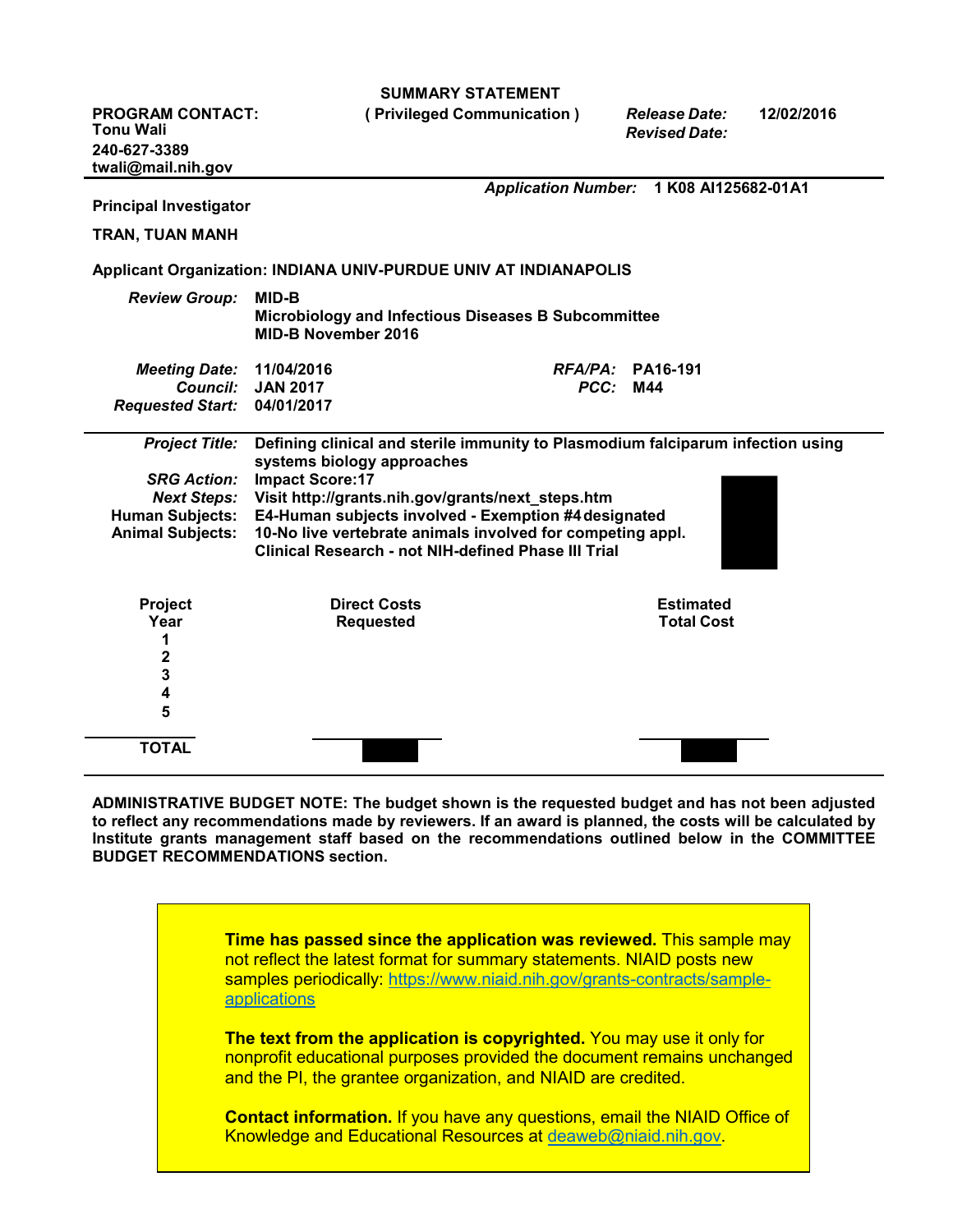**1K08AI125682-01A1 Tran, T** 

## **BIOHAZARD COMMENT FOREIGN INSTITUTION**

 **RESUME AND SUMMARY OF DISCUSSION:** This exceptional resubmission application for a Mentored Clinical Scientist Research Career Development Award (K08) entitled "Defining clinical and sterile immunity to Plasmodium falciparum infection using systems biology approaches" was submitted by Tuan Tran, MD, PhD of Indiana University.

 This K08 award will provide the candidate, Dr. Tuan Manh Tran, with training and resources to further develop his career expertise in the field of malaria-systems biology. The main goal of this application is to use systems biology methods to elucidate correlates and mechanisms of both clinical and sterile immunity to *P. falciparum* infection. A well-characterized cohort of Malian children living in an area of intense, seasonal malaria transmission will be utilized. The work will be performed under two specific aims. Aim 1: Identify immune parameters predictive of clinical immunity to Pf infection and sterile immunity to Pf infection. Aim 2: Compare cellular, molecular, and Pf-specific IgG reactivity profiles in the blood of children with clinical vs sterile immunity and relate these profiles and immune outcomes to the in vitro parasite-inhibitory activity of their plasma.

 Among strengths is a significant but challenging project to examine the correlates and mechanisms of clinical and sterile immunity to *Plasmodium falciparum* (Pf) infection. Currently an assistant professor in the Indiana University School of Medicine, this highly qualified candidate has received both MD and PhD degrees and training from an internship and residency at the Johns Hopkins Hospital and a research fellowship in NIAID. In addition to his immunology and infectious disease experience, the candidate has computational and systems biology skills. This resubmission is markedly improved with minor issues remaining in the research plan mainly because of the nature of the project. The mentoring team is well qualified and patient samples from Mali provide a well-characterized source of clinical data for the applicant's systems biology approaches.

 Among weaknesses primarily in the research plan, are the questionable rigor and statistical power of the project, the host genetic background issue, and the observation that this project may not result in a substantial publication output. Despite these weaknesses, the panel had great enthusiasm for the candidate's potential impact in clinical research. Based upon the evaluation of scientific and technical merit, this application received an Overall Impact/Priority score of 17.

## **DESCRIPTION (provided by applicant):**

 Project Summary/Abstract Malaria afflicts ~198 million people yearly, with 438,000 malaria deaths due to Plasmodium falciparum, underscoring the need for a highly effective malaria vaccine. The first licensed malaria vaccine, RTS,S, may provide much-needed reductions in morbidity and mortality, but its modest efficacy in reducing clinical malaria in the target population of African infants leaves ample margin for improvement. A better understanding of immunity to P. falciparum in naturally exposed populations can inform efforts to improve malaria vaccine design. To date, there are no reliable correlates of protection from either symptomatic P. falciparum infection (clinical immunity) or parasitemia (sterile immunity). Systems biology utilizes computational modeling of large- scale data sets to elucidate complex biological networks and has the potential to reveal novel predictors and mechanisms of malaria protection when applied to well-designed clinical cohort studies. In this project, the candidate proposes to assess immune predictors of natural protection from P. falciparum infection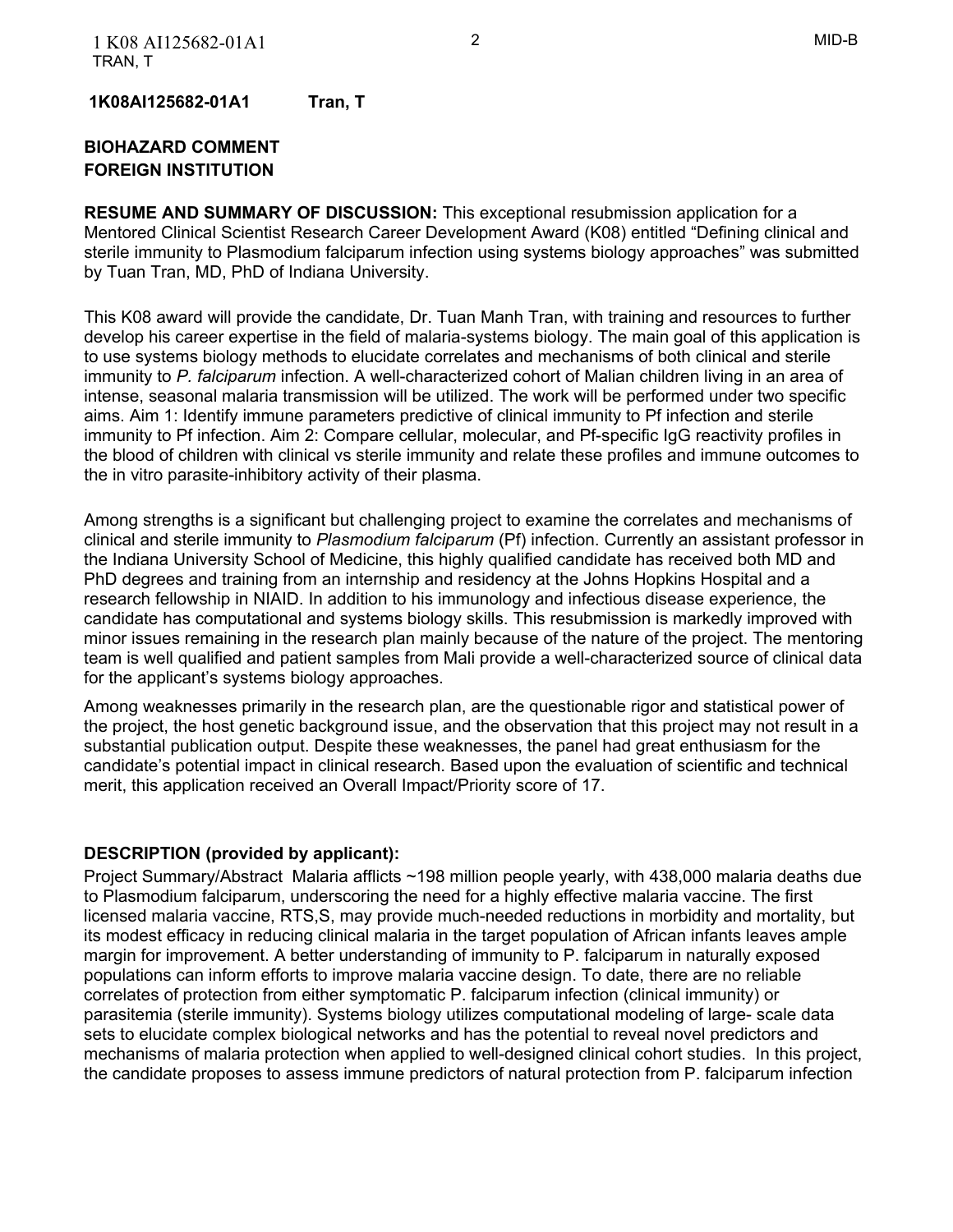using systems biology approaches. By analyzing clinical data and blood specimens collected from a well-characterized, prospective cohort of Malian children who differ in their degree of immunity to P. falciparum infection, the candidate will address two main research aims: 1) determine immune parameters predictive of protection from symptomatic infection (clinical immunity) and protection from P. falciparum infection (sterile immunity) and 2) relate these immune parameters and outcomes to the ability of plasma obtained from these children to inhibit parasite invasion into liver and red blood cells in vitro. The practical implications of this work include identifying novel immune predictors and mechanisms of protection from P. falciparum infection and disease within the vaccine target population that could provide rational benchmarks for candidate malaria vaccines. The candidate is firmly committed to a career in translational malaria research and systems biology and is strongly supported in his career and research goals by his mentors and his division at the Indiana University School of Medicine. He currently holds a position as an Assistant Professor of Medicine with 80% protected time for research, independent laboratory and office space, and funding for equipment. The current proposal includes a comprehensive mentorship and didactic plan to advance the candidate's skills and knowledge in biostatistics and computational biology required for developing expertise in systems biology. Under the guidance of his primary mentor, Dr. Chandy John, and his co-mentors, Dr. Wanzhu Tu, Dr. Lang Li, and Dr. Peter Crompton, he will advance his bioinformatics skills and learn predictive modeling methodologies that will be directly applied to this proposal. Completion of this comprehensive training plan will provide the candidate with the skills and experience necessary to become a successful independent investigator specializing in computational systems biology with a focus on host immunity to Plasmodium infection.

### **PUBLIC HEALTH RELEVANCE**

 Project Narrative Each year malaria afflicts ~200 million people and causes over 430,000 deaths, primarily among African infants. Although a first-generation malaria vaccine is now available, it is only modestly effective in the target population of African infants; thus, a better understanding of natural immunity to Plasmodium falciparum, the deadliest of malaria parasites, in young African children can inform efforts to develop the next generation of malaria vaccines. Using samples collected from young Malian children before and during natural P. falciparum infections, this study aims to identify predictors and mechanisms of malaria immunity that aid the development of future malaria vaccines.

 CRITIQUE: The comments in the CRITIQUE section were prepared by the reviewers assigned to this application and are provided without significant modification or editing by staff. They are included to indicate the range of comments made during the discussion, and may not reflect the final outcome. The RESUME AND SUMMARY OF DISCUSSION section summarizes the final opinion of the committee after the discussion and is the basis for the assigned Impact/Priority score.

### **Critique 1**

| Candidate:                                              |   |  |
|---------------------------------------------------------|---|--|
| <b>Career Development</b><br>Plan/Career Goals /Plan to | 1 |  |
| Provide Mentoring:                                      |   |  |
| Research Plan:                                          | 3 |  |
| Mentor(s), Co-Mentor(s),<br>Consultant(s),              | 1 |  |
| Collaborator(s):                                        |   |  |
| <b>Environment Commitment</b><br>to the Candidate:      |   |  |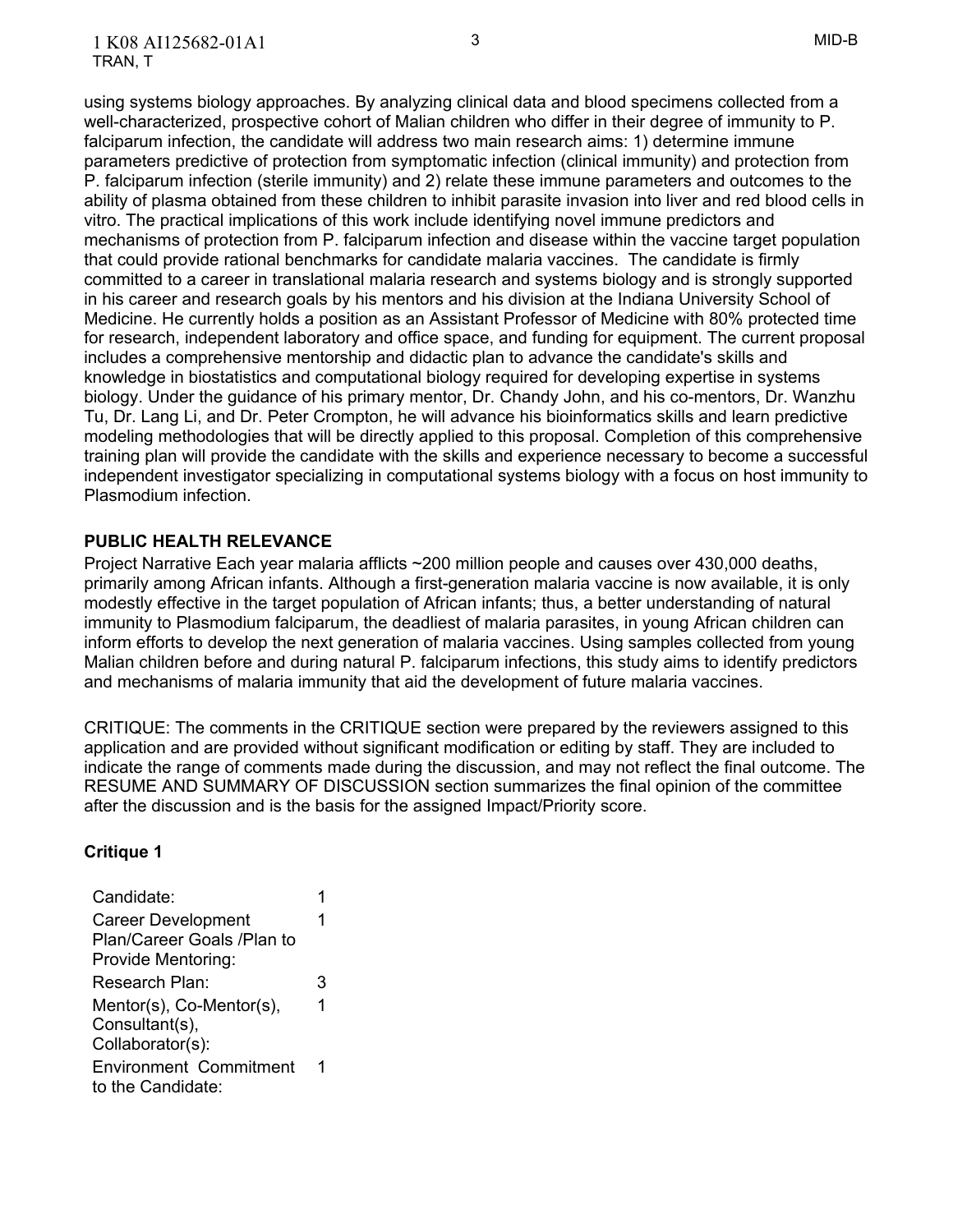## **Overall Impact:**

 The candidate is a talented researcher with outstanding training in infectious diseases (esp. malaria), immunology, and applied bioinformatics. This project aims to use systems biology approaches to address an important and challenging question, i.e., what are the correlates and mechanisms of both clinical and sterile immunity to *Plasmodium falciparum* (Pf) infection. From a well-collected cohort, data from various arrays (e.g., transcriptomics, flow cytometry data, Pf genetic differences) will be generated and used. Statistical modeling and analysis are proposed to utilize these data. This is a resubmission. The candidate has improved this application by appropriately addressing most comments from the previous submission. However, the host genetic background issue, as commented previously, could be be better addressed. Other research design methods could also be improved with more convincing details. To ensure future R01 submission, the candidate is also advised to systematically analyze detailed immune pathways and identify potential novel hypotheses.

## **1. Candidate:**

## **Strengths**

- The candidate is currently an assistant professor in the Indiana University School of Medicine (IUSM), Indianapolis. He got his MD, PhD in Immunology and Molecular Pathogenesis, Internship and residency in the John Hopkins Hospital, and fellowship in NIAID.
- The candidate learned computational and systems biology methods during his fellowship training in NIAID.
- He has published over 20 peer-reviewed articles, with 12 focusing on naturally acquired immune responses to malaria in endemic populations. His malaria research started from the Graduate School.

### **Weaknesses**

 No significant weaknesses were noted.

## **2. Career Development Plan/ Career Goals & Objectives:**

## **Strengths**

- The candidate's long term goal is to become an expert in the field of systems biology of malaria. He is interested in studying host immune responses to *Plasmodium* infection in the endemic setting using systems-based analysis.
- His short term K proposal goal is to determine the immune parameters for predicting the outcomes of a child protected from malaria symptoms or parasitemia.
- The candidate's long term and short term goals fit very well with the candidate's interdisciplinary trainings in infectious diseases, immunology, field research, and bioinformatics.

### **Weaknesses**

 The candidate will need more knowledge and skills in biostatistics and mathematical modeling. This is an objective from this K grant.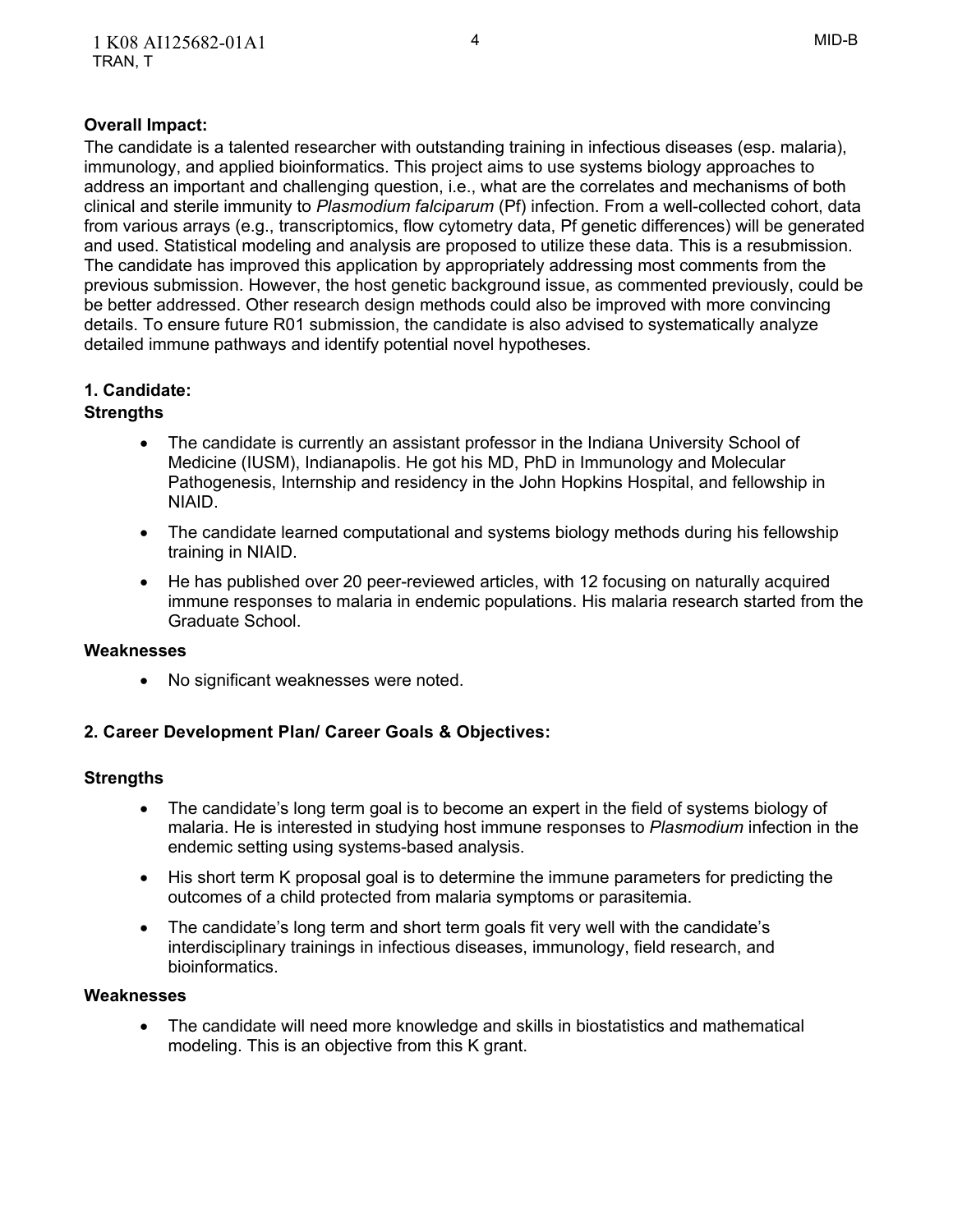## **3. Research Plan:**

## **Strengths**

- Systems biology approaches are proposed. Such approaches are appropriate to elucidate correlates and mechanisms of both clinical and sterile immunity to Pf infection.
- A well-characterized, prospective cohort of Malian children living in an area of intense, seasonal malaria transmission will be used. The cohort includes longitudinally collected biospecimens (plasma/whole-blood RNA/DBS/PBMCs) linked to >3 years of prospective clinical, parasitological, and epidemiological data.
- In Aim 1, data from different assays, such as whole-blood transcriptomics, multi-parameter flow cytometry, multiplex cytokine analysis, and pathogen genetic differences will be used. These provide a broad range of data sets for predicting immune correlates of clinical or sterile protection from Pf infection.
- Different Multi-parameter statistical modeling and machine learning methods will be used for predicting clinical and sterile immunity.
- As suggested by the review comments from the first submission, this application has combined the original aims into a single Aim 1 and introduced a revised Aim 2 that comparatively analyzes clinical and sterile immunity and integrates data from functional assays.

#### **Weaknesses**

- A major comment from previous submission is the lack of genetic analysis of human hosts. The current proposal proposes to perform ABO blood group typing, and genotype for most common α+-thalassemia, and G6PD deficiency variants of erythrocytes (3.2.2b). It partially addresses the previous comment. The previous comment also suggested possible new layers of "omic" data for host genetic background to determine significant molecular signatures to clinical and sterile immunity. Such host genetic background omic data is not proposed or discussed in the current proposal. Considering that a huge amount of data have already been included, this is considered a relatively minor issue for this application; however, an omics data analysis of host genetic background to identify susceptible genetic variability may be an important task to perform in the future.
- Aim 1 statistical modeling for predicting clinical or sterile immunity has its weaknesses. In Aim 1, machine learning approaches are used to determine which variables (features) from demographic (i.e. age, gender), epidemiological, erythrocyte variant, parasitological, transcriptomic, FACS, multiplex cytokine, and Pf-specific IgG data could best predict clinical or sterile immunity. This is not a trivial task. Although it is possible to find individual features able to predict the outcomes, it is very likely that in this complex system, many features are required together in a combinatory set to predict the outcomes. However, it can be very tricky to find what combinations of features to use and the sizes of features in such combinations. Also, instead of looking for individual features, we may often want to examine the interaction pathways (another layer) among these features that may become better predictors of clinical or sterile immunity. These aspects have not been discussed.
- Other than predicting clinical or sterile immunity, an important part of the study would be to identify the immune pathway mechanisms. Predictors (as emphasized in the current proposal) may predict well; however, they may not be able to well illustrate the mechanisms or it may be hard to explain the functions of these predictors. The identification of key immune factors and related pathways for future hypothesis generation and verification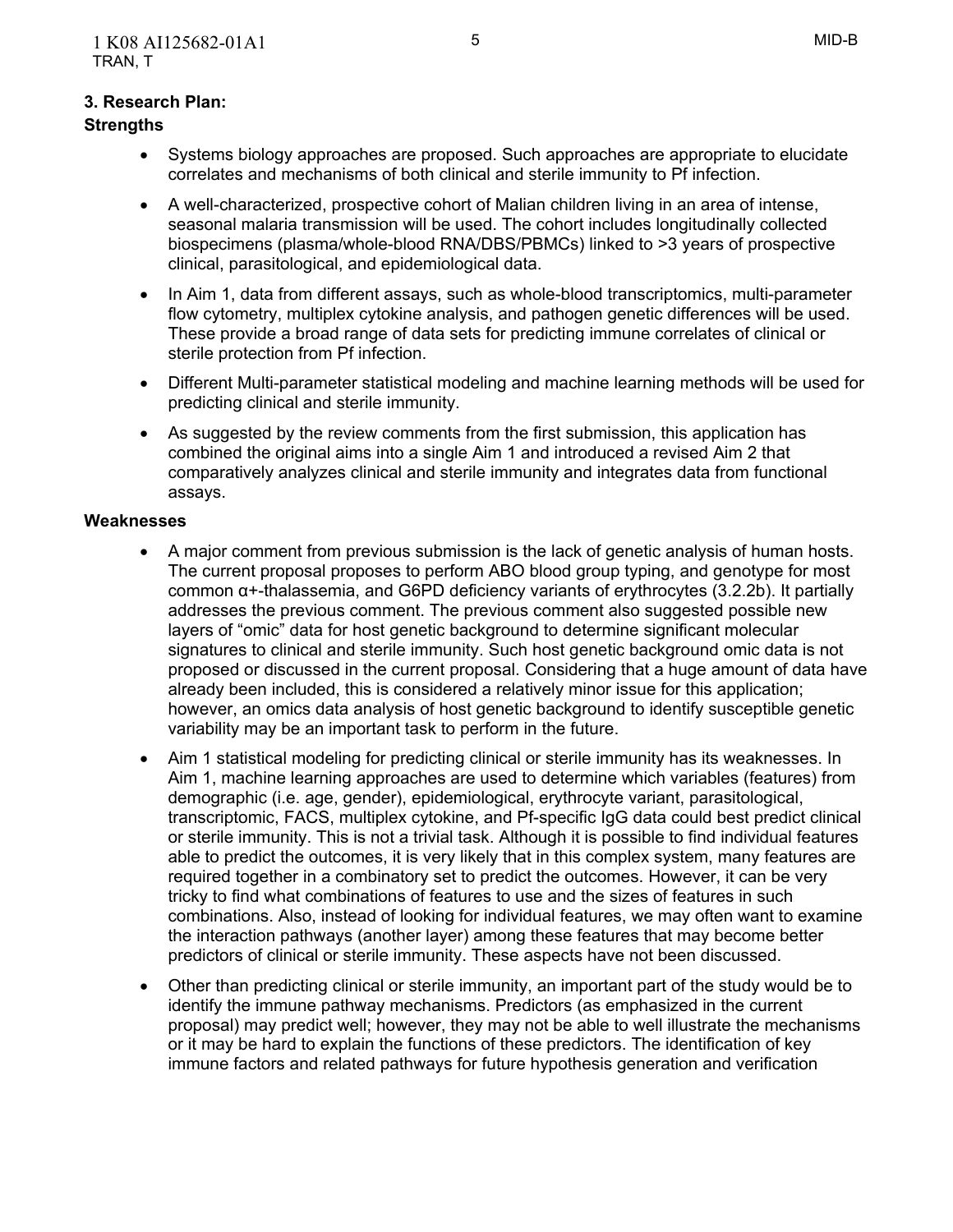wound be important for extended research. Such aspect is not emphasized in the current proposal.

 The above weaknesses are considered addressable.

# **4. Mentor(s), Co-Mentor(s), Consultant(s), Collaborator(s):**

## **Strengths**

- The candidate has assembled a strong mentoring team to support various aspects of training.
- Dr. Chandy C. John, a professor of pediatrics as well as Microbiology and Immunology at IUSM, will act as the primary mentor. He has received continuous NIH funding since 1999 to study malaria immuno-epidemiology and malaria pathogenesis in Africa.
- Dr. Wanzhu Tu, a professor of biostatistics at IUSM, will serve as a co-mentor. Dr. Tu has strong background in using statistical methods to model biological processes and understand diseases.
- Dr. Lang Li, a professor and Director of the Center for Computational Biology and Bioinformatics at IUSM, will serve as a co-mentor. He will provide the guidance and resources to properly execute predictive modeling algorithms.
- Dr. Peter D. Crompton, Chief of the Malaria Infection Biology and Immunity Unit at NIAID will also serve as a co-mentor. Dr. Crompton was the candidate's primary research mentor during his fellowship at NIAID. Dr. Crompton will provide expertise in human immunity to *Plasmodium* infection.

## **Weaknesses**

 No significant weaknesses were noted.

## **5. Environment and Institutional Commitment to the Candidate: Strengths**

 The environment for conducting the proposed research is excellent.

### **Weaknesses**

• Not observed.

## **Critique 2**

| Candidate:                 |  |  |
|----------------------------|--|--|
| <b>Career Development</b>  |  |  |
| Plan/Career Goals /Plan to |  |  |
| Provide Mentoring:         |  |  |
| Research Plan:             |  |  |
| Mentor(s), Co-Mentor(s),   |  |  |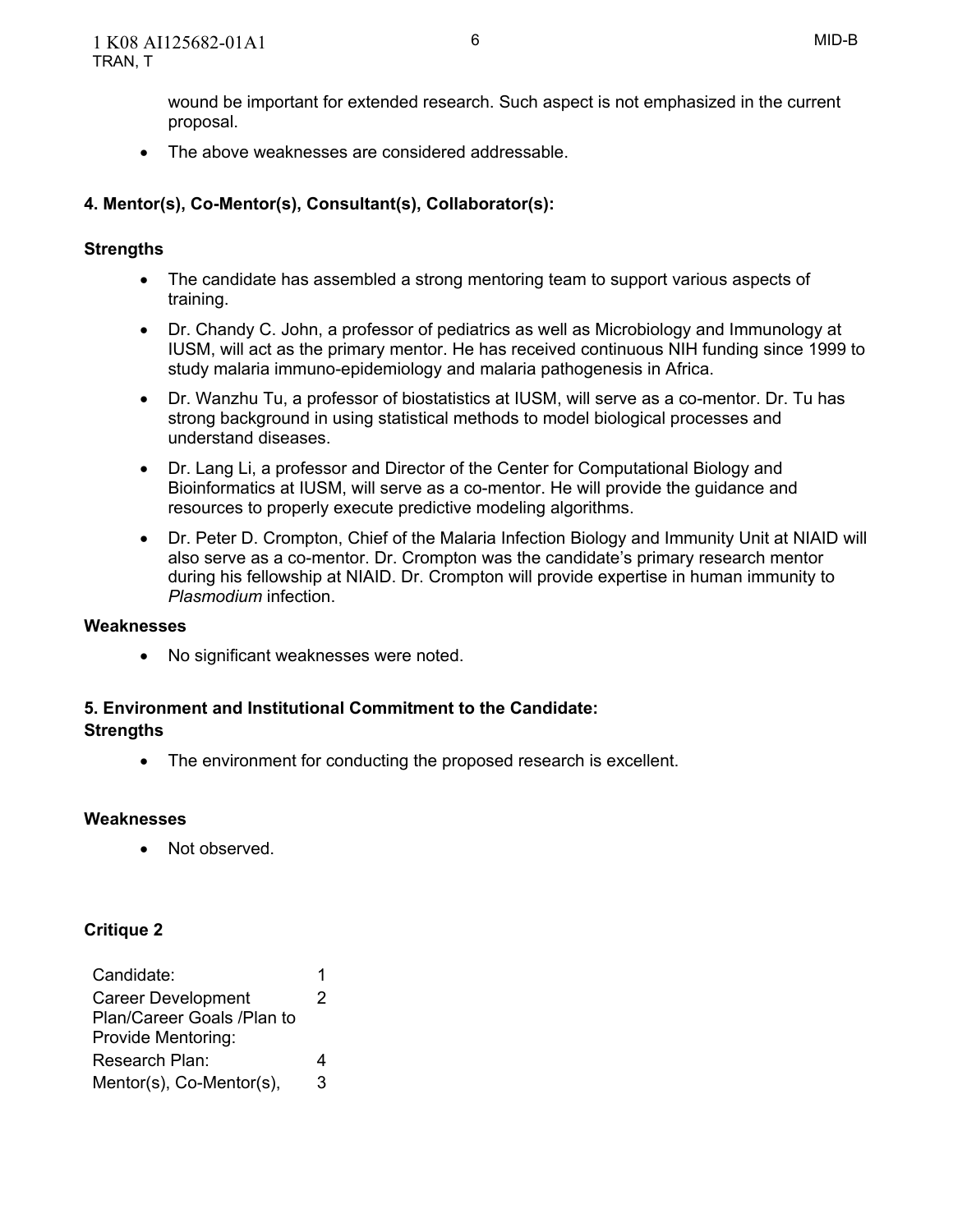Environment Commitment 2 to the Candidate: Consultant(s), Collaborator(s):

## **Overall Impact:**

 This resubmission of an application for a Mentored Clinical Scientist Research Career Development Award (K08) provides further evidence of an outstanding candidate, supported by a team of well- qualified mentors and collaborators. A strength of the application is its documentation of a candidate suitably-prepared for this career development step and the training program and mentorship in place for him to achieve that. The research plan itself almost assures that the candidate will gain valued experience with theory, new methods, and computational approaches that will advance his stated research goals. What remains insufficiently addressed in the resubmission is the concern that the research project in the end will largely be inconclusive, mainly because it was under-powered for the wide-ranging scope. This may leave the candidate in a vulnerable position near the end of the CDA, and the inattention to this possibility has to reflect on the quality of the mentorship.

## **1. Candidate:**

## **Strengths**

- The candidate, Tuan Tran, MD, PhD, an Assistant Professor of Medicine at Indiana University since 2015, has had excellent training and experience in clinical medicine and laboratory research at such institutions as Emory University, Johns Hopkins, and the intramural program of the National Institutes of Health.
- For a young physician-scientist who has much of his time devoted to full-time clinical activities, Dr. Tran's publication record is excellent.
- The background and present skill-set of the candidate prepares him well for moving beyond the domains of clinical research and laboratory research to a more integrative discipline. Dr. Tran is an outstanding prospect for a successful career in clinical and translational research.

### **Weaknesses**

 A minor detracting point is the needless use of the third person singular instead of first person by the candidate in the abstract and the frequent use of "we" elsewhere. It gives the impression of either a reluctance of the candidate to assume ownership or some well-meaning but bad advice.

## **2. Career Development Plan/ Career Goals & Objectives:**

## **Strengths**

- The K08 mechanism is highly appropriate for this candidate at this stage in his career.
- The candidate and mentors have identified suitable didactic and tutorial experiences for the goals of the career development and

### **Weaknesses**

 This may be "systems" biology in the sense of utilizing data sets of different types of information (e.g. the immunlogy "system"), but it is not really "systems biology" as the term is most commonly used currently, i.e. "...the focus on the dynamics of the studied systems is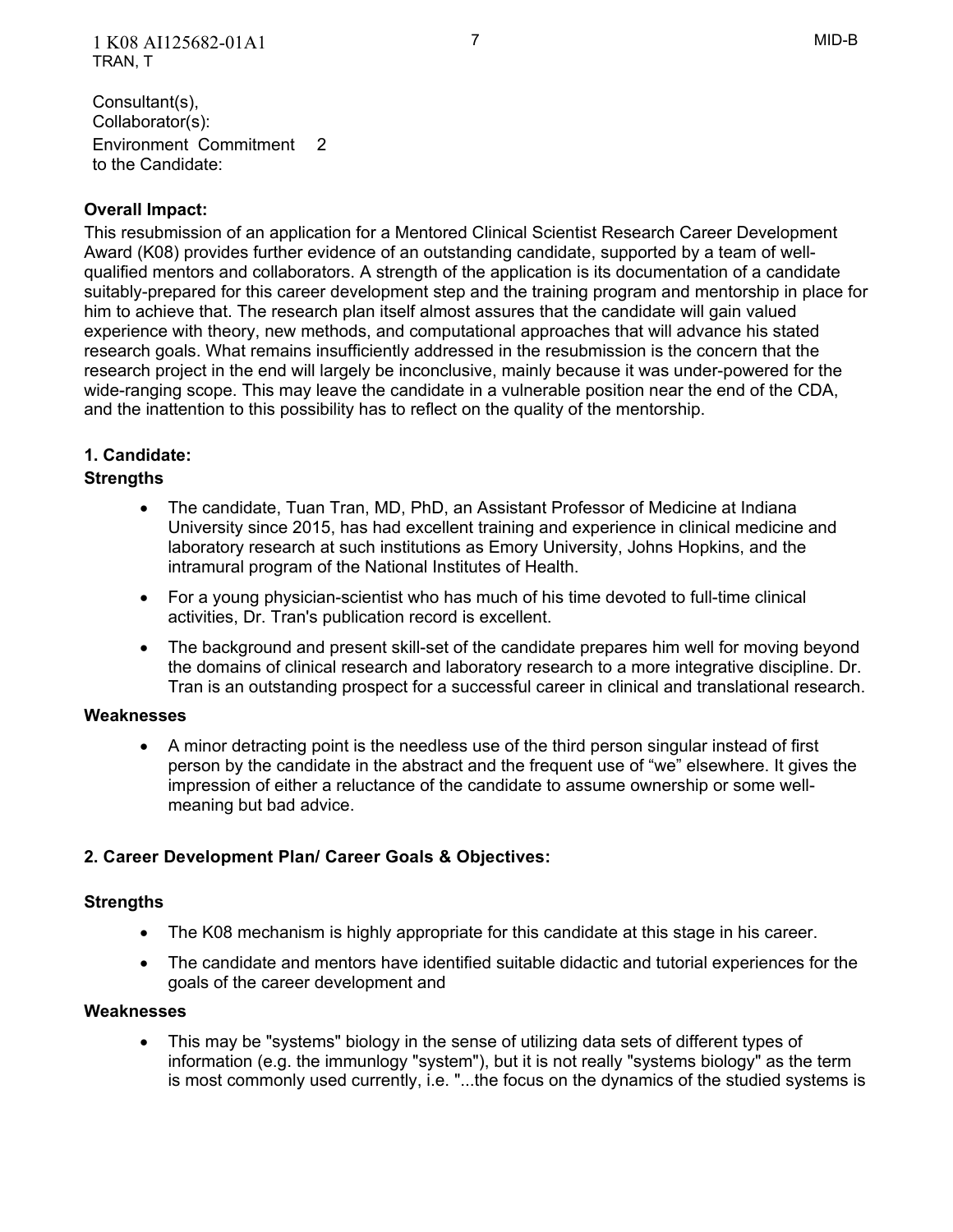the main conceptual difference between systems biology and bioinformatics" (Wikipedia entry). The research plan seems to be more devoted to identifying informative predictors across different data sets than characterizing the interactions themselves. That's fine, as discussed below, but it may be doing the candidate a disservice to promote a description that others (including potential recruiters) would assign another name to.

 While the training aspects fit well with the candidate's career development goals, but it is harder to see how the research project could realistically evolve to a competitive R01 application. This was a concern that a previous reviewer had brought up.

## **3. Research Plan:**

## **Strengths**

- The study's overall goal to identify transcriptomics, serum biomarkers, antigen reactivity profiles, and other molecular signatures that predict and distinguish between clinical immunity and apparent sterile immunity is meritorious.
- The candidate clearly has his research tools in place to carry out these types of studies, either through his own lab or others in Indiana or through collaborations, such as with Dr. Felgner in California.
- The research plan without doubt will provide the candidate with "priceless" research experiences that will serve him well for design and implementation of studies in the future.

#### **Weaknesses**

- A previous reviewer wrote that "weaknesses that reduce enthusiasm are concerns regarding the lack of genetic analysis of human hosts." The reviewer had in mind specifically certain hemoglobinopathies and glucose-6-phosphate dehydrogenase deficiency. New research plan incorporates these as characters, but there was little consideration of the genetics of the host or of the target population beyond that limited set of genotypes. Although some genome scan or candidate gene studies have proven to be inconclusive or unreplicable with respect to malaria susceptibility and disease outcome, there is a growing literature on candidate variants associated with large or small effect sizes as well as biological plausibility. Stratification on the basis of this or that allele would, of course, add to the challenge of attaining sufficient sample sizes. But if the goal is a project that extends more than a couple of years into the future--and to be funded, greater incorporation of the host genetics parameter into the model would seem to be an essential.
- Although it seems there has been an increase in the sample sizes from the first application, the provisional sample sizes of less than 100 for each group (Table 3) still seem to pose a substantial risk of ending up with an under-powered study (even if there is the disclaimner of it being "exploratory"). This is especially a concern given (a) the huge number of "tests" that will be performed by transcriptomics, protein arrays, and biomarkers, (b) the heterogeneity of the study population in age (7 to 18 years), sex, and ethnicity, and (c) the not-discounted possibility of assignment of some of the subjects to the wrong group. There was no mention of the nutritional state of the children as a consideration or anything about the population structure in the study. Importantly, what about other infections the children may have at the time of the blood sample?
- The machine learning approach in addition to standard regression models is reasonable, but how will the "winner" output algorithms of the machine learning be interpreted? Obviously they would need to be tested with an independent dataset, but the algorithm may still be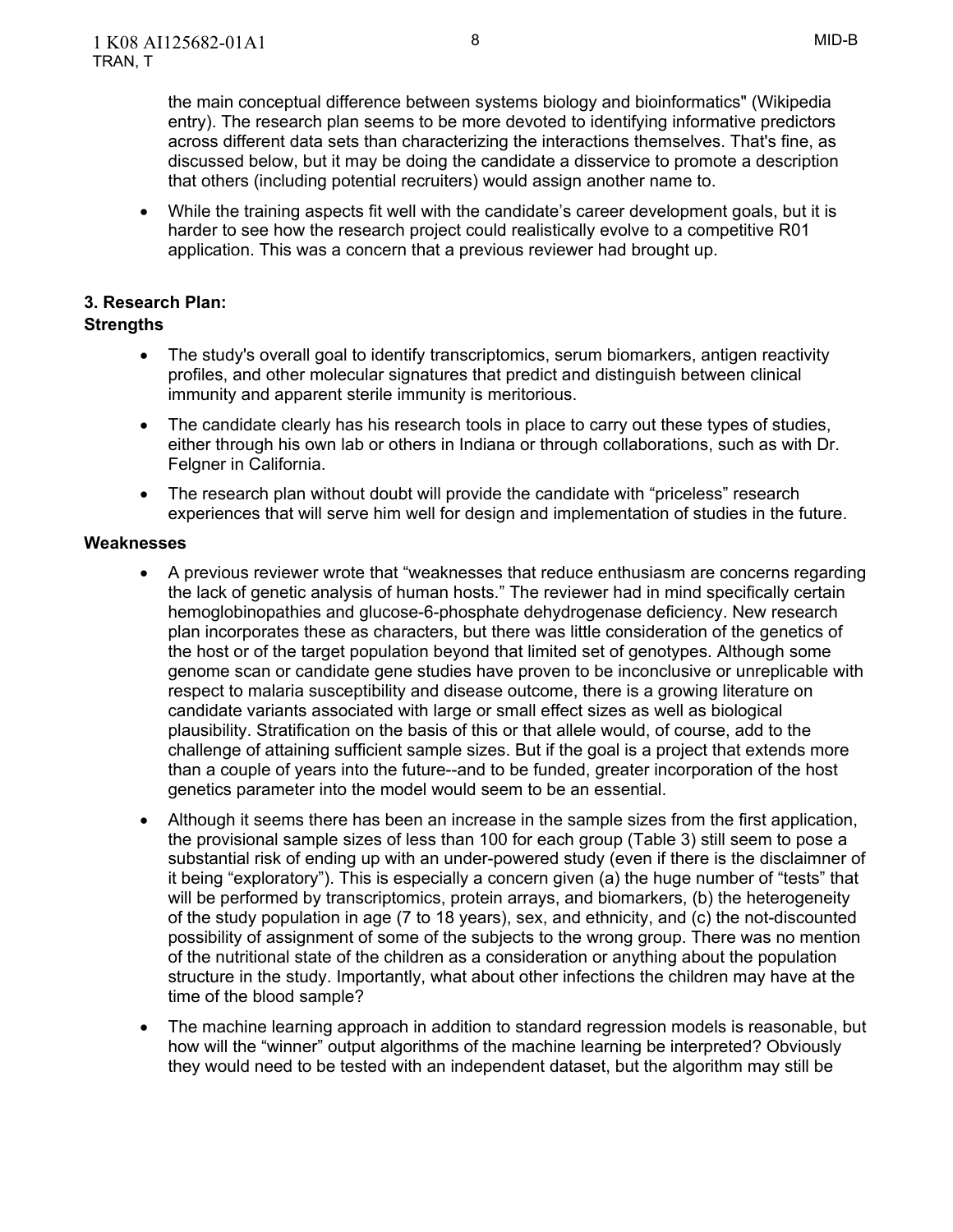There was insufficient consideration of some possible pitfalls. The most worrying one is that, for one reason or another, the candidate will not have access to that study population in Mali. Is there a backup study site? On pg. 110 sites in Uganda and Kenya are mentioned, but these are not explicitly referenced as alternative study sites for this particular study. Another, more minor concern is whether for RNA-seq 25 million paired-end reads of globlin-and rRNA-depleted cDNAs can be achieved from a single fingerstick sample.

# **4. Mentor(s), Co-Mentor(s), Consultant(s), Collaborator(s):**

# **Strengths**

- The primary mentor, Dr. Chandy John (Indiana University), and co-mentors Wanzhu Tu (Indiana University), Lang Li (Indiana University), and Peter Crompton (NIH) were well-qualified to serve in these roles.
- The collaborators Sangeeta Bhatia (MIT), Philip Felgner (UC Irvine), Scott Michaels (Indiana University), and Kara Wools-Kaloustian (Indiana University) provide complementary expertise and resources to the research project.

## **Weaknesses**

 The short-comings of the research plan of this resubmission raises a question about the quality of the mentorship to date.

# **5. Environment and Institutional Commitment to the Candidate:**

## **Strengths**

The environments of Indiana University as well as the collaborating institutions for carrying

## **Weaknesses**

 The expertise and resources of the institutions are particularly suited for a bioinformatics, computation science, and biostatistics oriented training program and research project, but not demonstrably "systems biology", as it is usually thought of. This may not be important for what the candidate proposes to actually do, but it is another example of how the application title could be misleading.

## **Critique 3**

| 1 |  |
|---|--|
| 1 |  |
|   |  |
|   |  |
| 3 |  |
| 1 |  |
|   |  |
|   |  |
|   |  |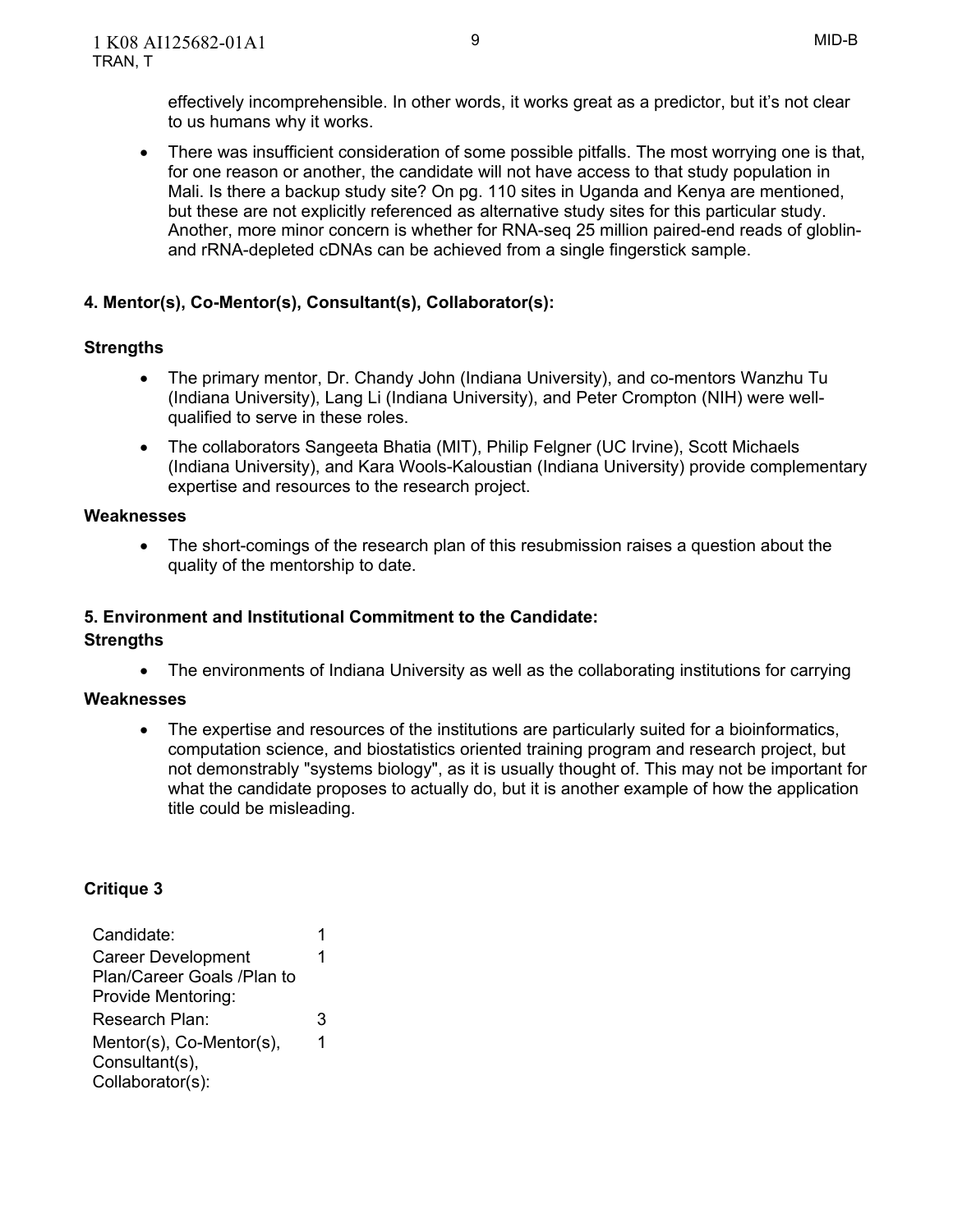Environment Commitment 1 to the Candidate:

## **Overall Impact:**

 This resubmission K08 from a highly productive Assistant Professor at Indiana University proposes to study the mechanisms of immunity to malaria in Mali using a systems biology approach. The resubmitted proposal has done much to strengthen an already solid proposal. The candidate and institutional commitment is outstanding, and the mentorship team is likewise exceptional. There exist minor concerns about the research strategy, but given the many strengths of this application, there is high enthusiasm that it will lead to substantial overall impact.

## **1. Candidate:**

## **Strengths**

- Academic productivity (with >20 manuscripts already published, only one year after completing fellowship) is exceptional.
- All letters recommend the applicant with utmost enthusiasm.
- Easy to see how this applicant's unique skill set in systems biology and application to a disease of great global importance will lead to a productive and potentially transformative career.

## **Weaknesses**

• None noted

## **2. Career Development Plan/ Career Goals & Objectives:**

## **Strengths**

- Training plan is well thought-out and includes a nice blend of mentored training, didactic activities, and hands-on experience with skills such as writing.
- Need for further training is well articulated, and it is clear how that additional training will further the applicant's research career.
- Very feasible timeline ending in submission of R01 proposal in Year 4-5.

### **Weaknesses**

 None noted

## **3. Research Plan:**

## **Strengths**

- Appropriate methodology outlined, with high likelihood of success in answering important questions.
- Completing these analyses will provide the applicant important experience in the methods he proposes to master.
- Clear path identified to how this research plan will result in continued academic productivity on the part of the applicant.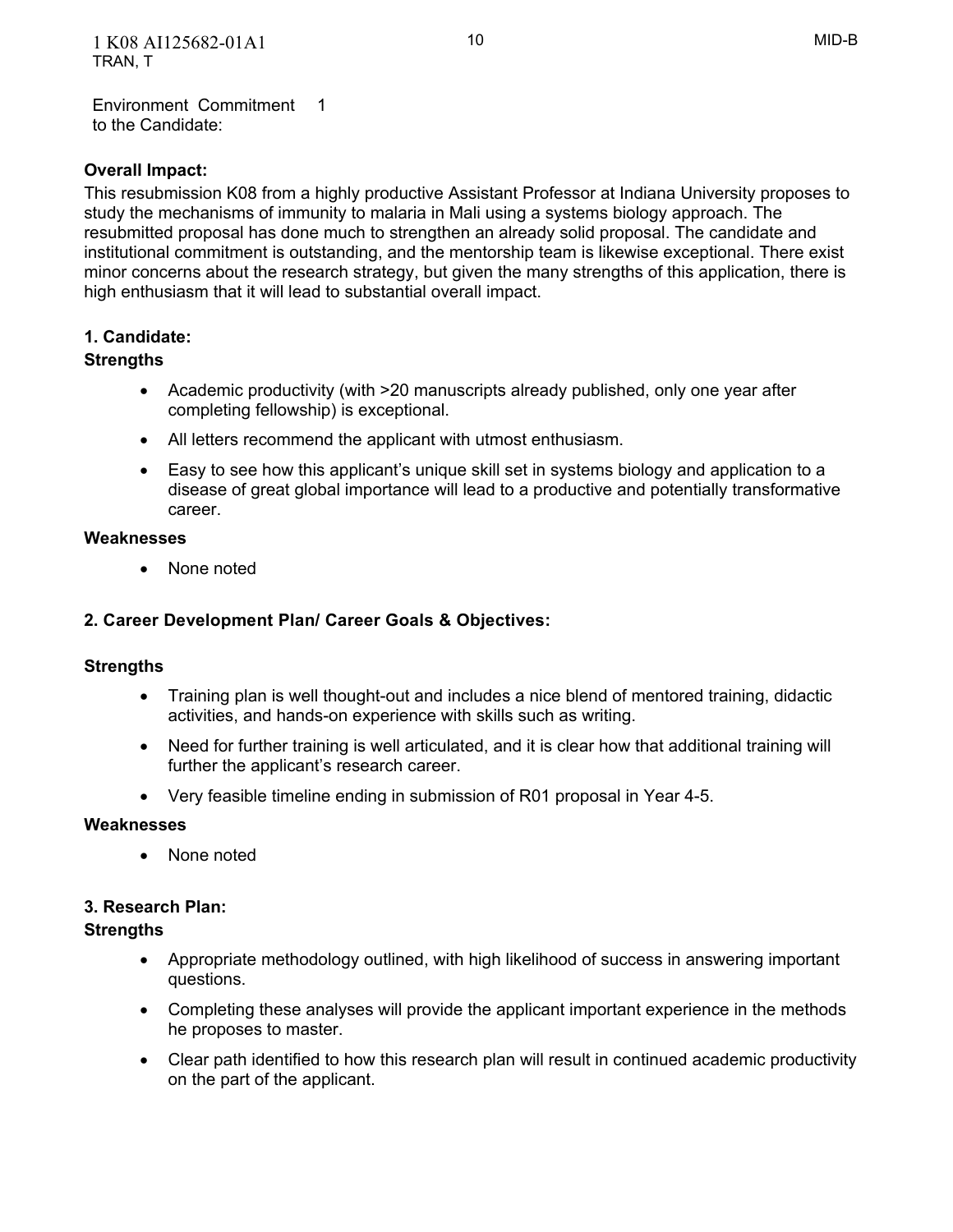Revised plan (with a new Aim 2) is well justified and, if successful, will result in major advances in knowledge.

## **Weaknesses**

- Sample size/power remains an issue, with a relatively small number of clinical isolates available (especially of infants who are clinically immune) – though approaches to address this limitation seem appropriate.
- Revised proposal now includes a tremendous body of work, with many combinatorial analyses – may be difficult for the applicant to complete all of this within the course of his K (though even a valiant attempt to do so would arguably be worthwhile).

## **4. Mentor(s), Co-Mentor(s), Consultant(s), Collaborator(s):**

## **Strengths**

- Exceptionally strong mentorship team, with the complementary expertise needed to help the applicant succeed.
- Applicant has a good history of collaboration with Dr. Crompton and an emerging relationship with other mentors on his team.
- Dr. John is a distinguished mentor and clearly dedicated to the applicant's career development.

### **Weaknesses**

 None noted

## **5. Environment and Institutional Commitment to the Candidate:**

## **Strengths**

- Strong combination of personnel and facilities that are necessary to facilitate the applicant's eventual transition to independence
- Patient samples from Mali provide a well-characterized source of clinical data, as necessary for the applicant's systems biology approaches
- Institution is very highly committed to this applicant, having already offered a tenure-track faculty position. The applicant is in prime position to benefit from a K08 award.

### **Weaknesses**

• None noted

 **THE FOLLOWING RESUME SECTIONS WERE PREPARED BY THE SCIENTIFIC REVIEW OFFICER TO SUMMARIZE THE OUTCOME OF DISCUSSIONS OF THE REVIEW COMMITTEE ON THE FOLLOWING ISSUES:** 

 **PROTECTION OF HUMAN SUBJECTS (Resume): Code: E4 ACCEPTABLE**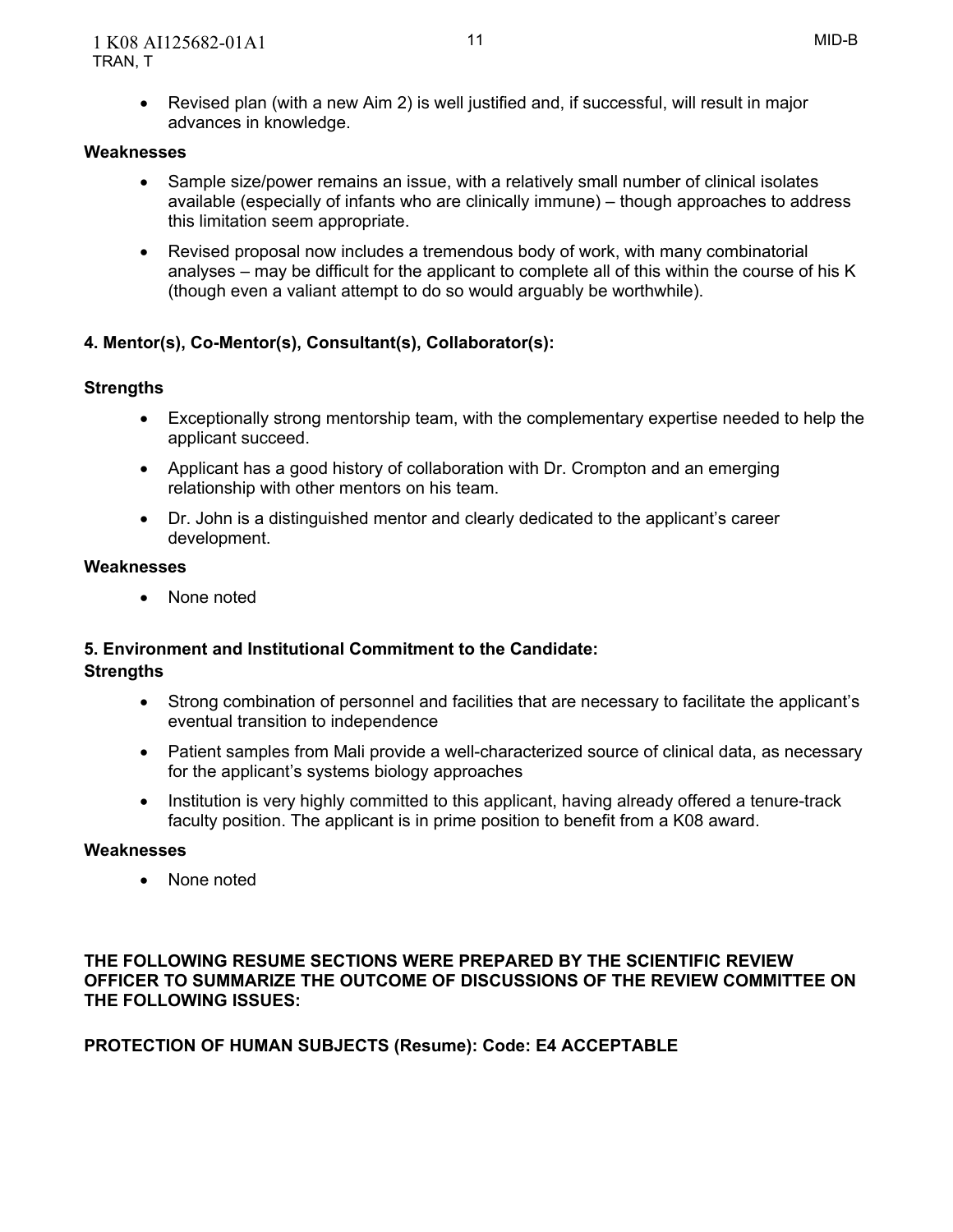1 K08 AI125682-01A1 12 MID-B TRAN, T

 This application qualifies as Exempt Human Subjects Research. The current proposal will only utilize existing, "in-the-freezer" human biological specimens and existing clinical data from an ongoing cohort study on naturally acquired malaria immunity in Kalifabougou, Mali.

 Projects to be undertaken with support of this training grant, which involve human subjects, must conform to the NIH policies on the protection of human subjects. Guidance can be found in PHS398 application materials and the NIH Office of Extramural Research web site [http://grants.nih.gov/grants/policy/hs/index.htm.](http://grants.nih.gov/grants/policy/hs/index.htm)

### **INCLUSION OF WOMEN PLAN (Resume):**

 This proposal qualifies as Exempt Human Subjects Research. The current proposal will only utilize existing, "in-the-freezer" human biological specimens and existing clinical data from an ongoing cohort study on naturally acquired malaria immunity in Kalifabougou, Mali.

## **INCLUSION OF MINORITIES PLAN (Resume):**

 This proposal qualifies as Exempt Human Subjects Research. The current proposal will only utilize existing, "in-the-freezer" human biological specimens and existing clinical data from an ongoing cohort study on naturally acquired malaria immunity in Kalifabougou, Mali.

## **INCLUSION OF CHILDREN PLAN (Resume):**

 This proposal qualifies as Exempt Human Subjects Research. The current proposal will only utilize existing, "in-the-freezer" human biological specimens and existing clinical data from an ongoing cohort study on naturally acquired malaria immunity in Kalifabougou, Mali.

## **VERTEBRATE ANIMALS (Resume): Code: 10 NOT APPLICABLE**

No vertebrate animals will be used in this application.

### **BIOHAZARD COMMENT: UNACCEPTABLE**

No biohazards were addressed.

### **RESUBMISSION:**

### Comments:

 The candidate has appropriately addressed most comments from the previous submission. Overall, this is a much improved application. However, the host genetic background issue could be better addressed or discussed. The statistical modeling methods for the immune prediction could also be improved.

 Comments: The original application was judged as "outstanding" with the greatest enthusiasm reserved for the candidate himself, his accomplishments to date, and his promise. Minor weaknesses were identified in the training and career development aspects. Most of the more substantive criticisms were about the research plan, with four different reviewers identifying weaknesses, some of which were the same in more than one review (such as a call for combining of Aims 1 and 2), but many that were unique to each reviewer. The Introduction summarizes the modifications, including combining of the original Aims 1 and 2 and adding a new Aim 2. Some of the remaining criticisms were satisfactorily addressed by modifications in the research design, but to my eye many were not. These are discussed in the relevant sections above. But a particularly cogent comment by one reviewer remains a concern for me as well: "It seems a shame to take such a highly productive junior investigator and place him into a situation where he is not expected to generate any research manuscripts for two years – and then,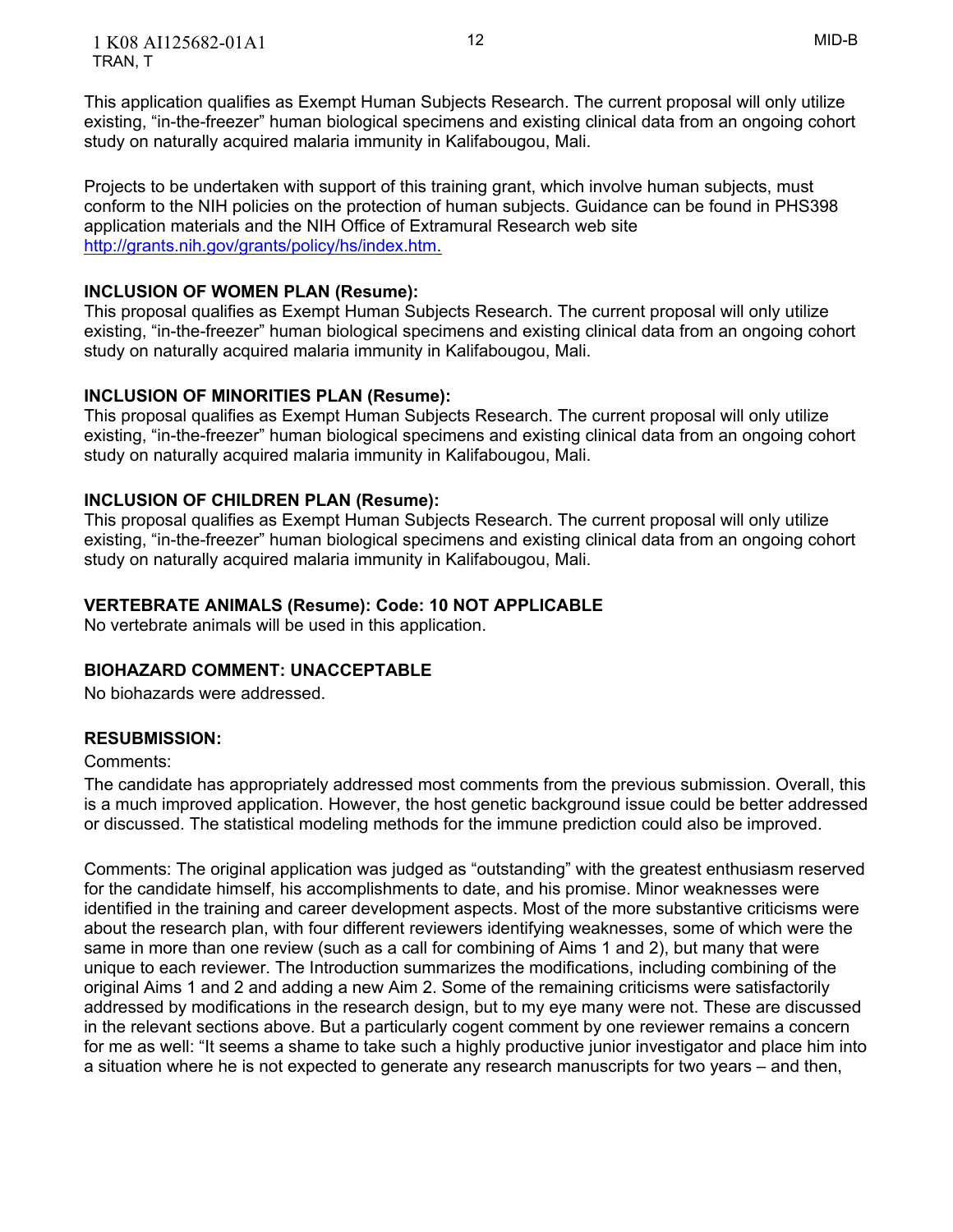the manuscripts proposed could end up being relatively low impact [journal] due to concerns over sample size and repetition of similar analyses in the same epidemiological cohort."

 Comments: The applicant has done a very good job of responding to the initial concerns raised about the scope of the research strategy, ability to maintain academic productivity, and appropriateness of the methods.

 **Subject Matter: Duration: Frequency: TRAINING IN THE RESPONSIBLE CONDUCT OF RESEARCH: ACCEPTABLE Format: Faculty Participation:**

 Training in the Responsible Conduct of Research: ACCEPTABLE Format: online and classroom Subject Matter: conflicts of interest, misconduct, authorship, ethics, science and society Faculty Participation: faculty at Indiana University Duration: 22.5 contact hours Comments: Frequency:

## **FOREIGN INSTITUTION: JUSTIFIED**

### **Comments:**

 Dr. Boubacar Traore from [Malaria Research Training Center (MRTC), University of Sciences, Techniques, and Technology of Bamako (USTTB), Malian International Center for Excellence in Research, Bamako, Mali] will be a collaborator. Dr. Traore and the candidate's co-mentor Dr. Peter Crompton at NIAID have allowed the candidate access to human biological samples and clinical data from the Kalifabougou cohort for the current proposal.

I

 **SELECT AGENTS: NOT APPLICABLE** 

## **RESOURCE SHARING PLANS: NOT APPLICABLE**

 **Data Sharing Plan Comments (if >\$500,000/year)**:  **Sharing Model Organisms Comments**:  **Genomic Data Sharing (GDS) Comments**:

# **AUTHENTICATION OF KEY BIOLOGICAL AND/OR CHEMICAL RESOURCES: ACCEPTABLE,**

 **BUDGET AND PERIOD OF SUPPORT:** The budget was recommended as requested.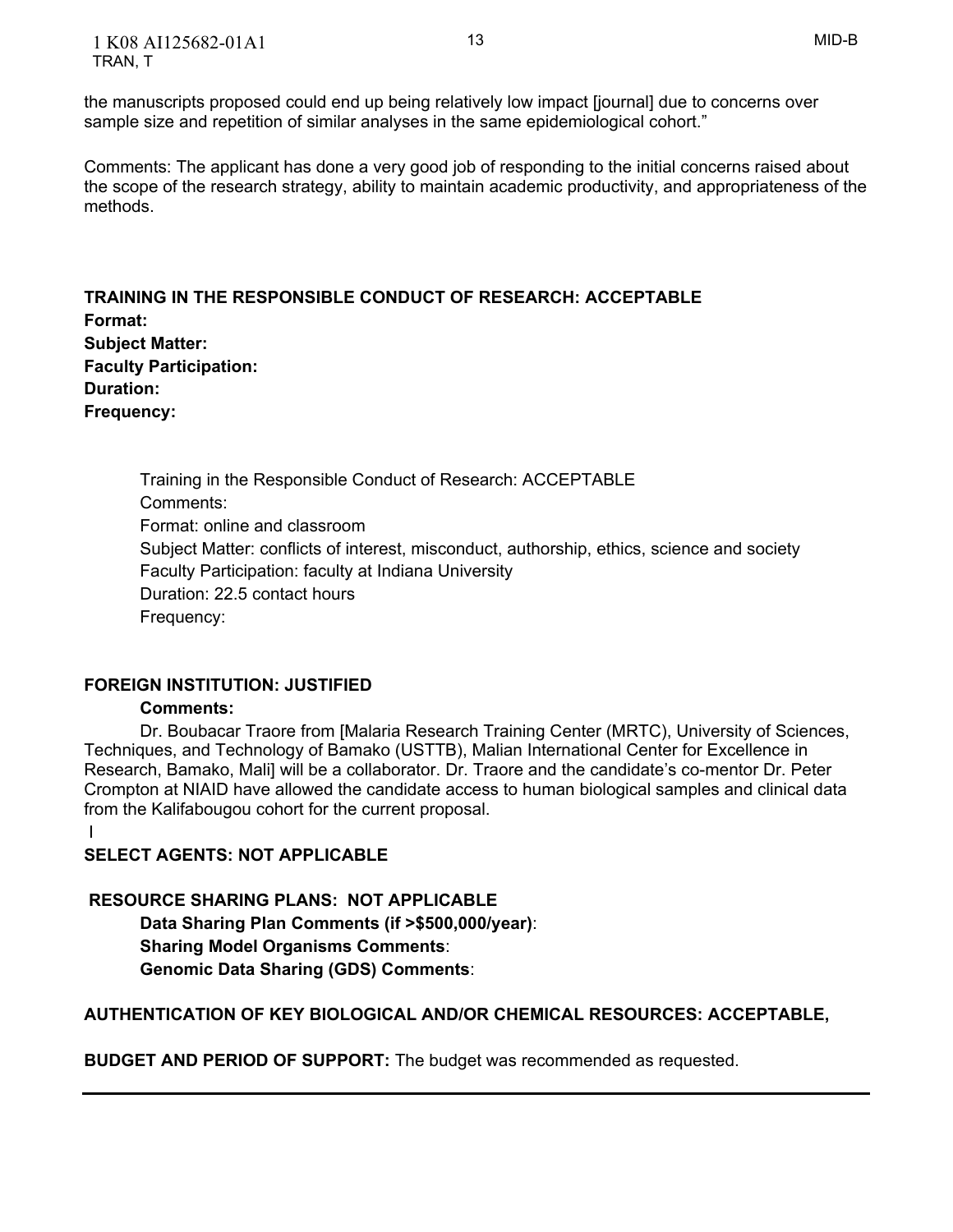Footnotes for 1 K08 AI125682-01A1; PI Name: Tran, Tuan Manh

 NIH has modified its policy regarding the receipt of resubmissions (amended applications). See Guide Notice NOT-OD-14-074 at http://grants.nih.gov/grants/guide/notice-files/NOT-OD- 14-074.html. The impact/priority score is calculated after discussion of an application by averaging the overall scores (1-9) given by all voting reviewers on the committee and multiplying by 10. The criterion scores are submitted prior to the meeting by the individual reviewers assigned to an application, and are not discussed specifically at the review meeting or calculated into the overall impact score. Some applications also receive a percentile ranking. For details on the review process, see

http://grants.nih.gov/grants/peer\_review\_process.htm#scoring.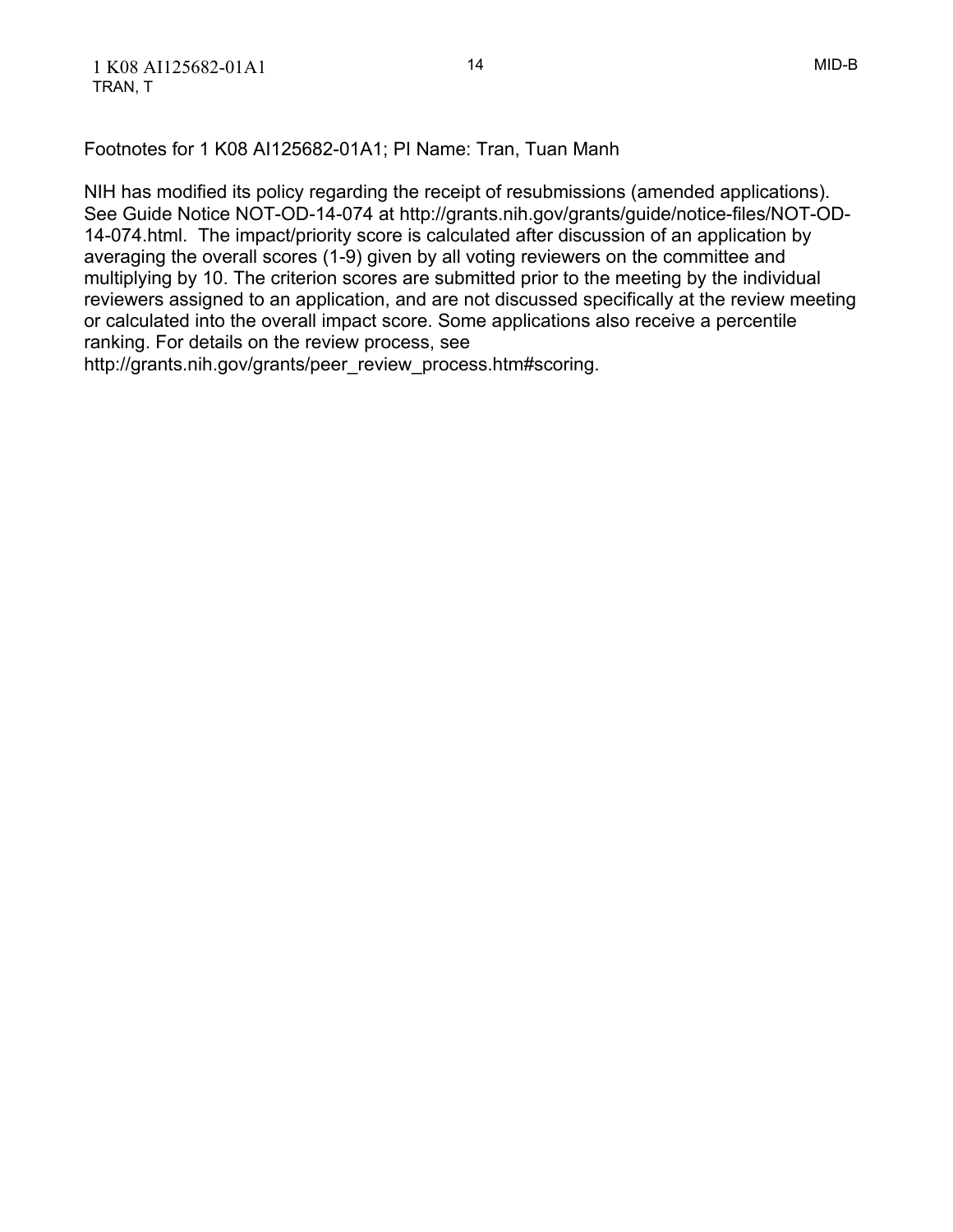## Microbiology and Infectious Diseases B Subcommittee Microbiology, Infectious Diseases and AIDS Initial Review Group NATIONAL INSTITUTE OF ALLERGY AND INFECTIOUS DISEASES MID-B November 2016 11/04/2016 - 11/07/2016 MEETING ROSTER MID-B

#### CHAIRPERSON(S)

 DENISON, MARK R., MD PROFESSOR OF PEDIATRICS DEPARTMENT OF PEDIATRICS VANDERBILT UNIVERSITY MEDICAL CENTER NASHVILLE, TN 37232

 LUKEHART, SHEILA A., PHD DEPARTMENT OF MEDICINE HARBORVIEW MEDICAL CENTER UNIVERSITY OF WASHINGTON SEATTLE, WA 98104 ACTING CHAIR PROFESSOR

 BARBOUR, ALAN G., MD DEPARTMENT OF MICROBIOLOGY AND MOLECULAR SCHOOL OF MEDICINE UNIVERSITY OF CALIFORNIA, IRVINE IRVINE, CA 92697 MEMBERS PROFESSOR **GENETICS** 

 DEPARTMENT OF NEUROSCIENCES THE CLEVELAND CLINIC FOUNDATION CLEVELAND, OH 44195 BERGMANN, CORNELIA, PHD **PROFESSOR** LERNER RESEARCH INSTITUTE

 DEPARTMENT OF MEDICINE RUTGERS NEW JERSEY MEDICAL SCHOOL MEDICAL SCIENCE BUILDING (MSB) NEWARK , NJ 07101 COLANGELI, ROBERTO, PHD \* ASSISTANT PROFESSOR

 RUDOLPH HUGH ENDOWED CHAIR IN MICROBIAL CHAIR, DEPT. OF MICROBIOLOGY & MOLECULAR GENETICS MICHIGAN STATE UNIVERSITY EAST LANSING, MI 48824 DIRITA, VICTOR J., PHD PROFESSOR PATHOGENESIS

 DOWDY, DAVID WESLEY, PHD, MD \* DEPARTMENT OF EPIDEMIOLOGY BLOOMBERG SCHOOL OF PUBLIC HEALTH JOHNS HOPKINS UNIVERSITY BALTIMORE, MD 21205 ASSISTANT PROFESSOR

 ENGEL, JOANNE N., MD, PHD PROFESSOR OF MEDICINE MEDICINE, MICROBIOLOGY AND IMMUNOLOGY UNIVERSITY OF CALIFORNIA, SAN FRANCISCO SAN FRANCISCO, CA 94143

 PROFESSOR OF MEDICINE DIVISION OF INFECTIOUS DISEASES DEPARTMENT OF INTERNAL MEDICINE DUKE UNIVERSITY MEDICAL CENTER DURHAM, NC 27710 FOWLER, VANCE G. JR, MD, MHS

 HE, YONGQUN, DVM, PHD DEPARTMENT OF MICROBIOLOGY AND IMMUNOLOGY CENTER FOR COMPUTATIONAL MEDICINE UNIVERSITY OF MICHIGAN MEDICAL SCHOOL ANN ARBOR, MI 48109 ASSOCIATE PROFESSOR AND BIOINFORMATICS

 HUANG, SUSAN S., MD, MPH DIVISION OF INFECTIOUS DISEASES UNIVERSITY OF CALIFORNIA, IRVINE ORANGE, CA 92868 PROFESSOR

 KIMA, PETER E., PHD DEPARTMENT OF MICROBIOLOGY AND CELL SCIENCES UNIVERSITY OF FLORIDA GAINESVILLE, FL 32611 ASSOCIATE PROFESSOR

 MESHNICK, STEVEN RICHARD, MD, PHD PROFESSOR AND ASSOCIATE CHAIR DEPARTMENTS OF EPIDEMIOLOGY AND MICROBIOLOGY GILLINGS SCHOOL OF GLOBAL PUBLIC HEALTH UNIVERSITY OF NORTH CAROLINA CHAPEL HILL, NC 27599 AND IMMUNOLOGY